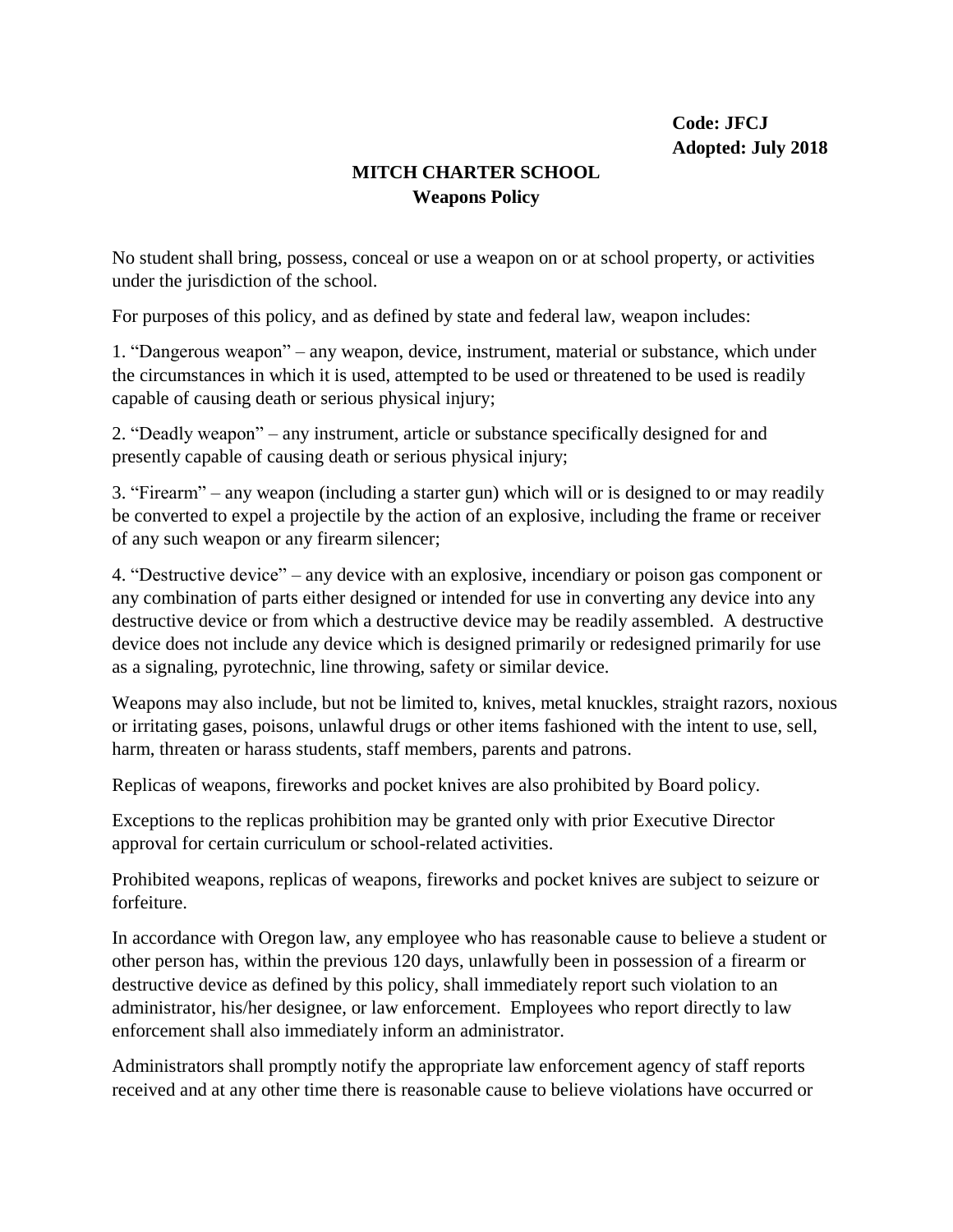that a student has been expelled for bringing, possessing, concealing or using a dangerous or deadly weapon, firearm or destructive device. Families will be notified of all conduct by their student that violates this policy.

Employees shall promptly report all other conduct prohibited by this policy to the Executive Director.

Students found to have violated the school's zero-tolerance weapons policy shall be expelled for a period of not less than one year. Students found to have brought, possessed, concealed or used a dangerous or deadly weapon, firearm or destructive device in violation of this policy shall be expelled for a period of not less than one year.

All other violations of the policy will result in discipline up to and including expulsion and/or referral to law enforcement, as appropriate. The Executive Director may, on a case-by-case basis, modify this expulsion requirement.

Appropriate disciplinary and/or legal action will be taken against students or others who assist in activity prohibited by this policy.

Weapons under the control of law enforcement personnel are permitted.

This policy shall apply to students during any school program or activity, whether such program or activity occurs on school property or at any other off site location.

In accordance with the federal Gun-Free School Zone Act, possession or discharge of a firearm in a school zone is prohibited. A "school zone," as defined by federal law, means in or on school grounds or within 1,000 feet of school grounds.

"Gun-Free School Zone" signs may be posted in cooperation with city and/or county officials as appropriate. Violations, unless otherwise excepted by law or this policy, shall be reported to the appropriate law enforcement agency.

END OF POLICY

Legal Reference(s): ORS 161.015; ORS 166.210 - 166.370; ORS 166.382; ORS 332.107;

ORS 339.115; ORS 339.240; ORS 339.250;ORS 339.260;ORS 339.315; ORS 339.327;

ORS 809.060; ORS 809.260; OAR 581-021-0050 to- 0075; OAR 581-053-0010 (5);

OAR 581-053-0015 (7)(k); OAR 581-053-0545 (4)(c),(w); OAR 581-053-0550 (5)(y);

Gun-Free School Zones Act of 1990, 18 U.S.C. Sections 921(a)(25), (26) and 922(q); as amended by P.L. 104 -208, Section 101(f) (1996) and P.L. 103322, Section 320904 (1994).

Education of the Handicapped Act of 1975, as amended, 20 U.S.C. Sections 1400 -1427, as amended and renamed Individuals with Disabilities Education Act (IDEA), P.L. 101 -476, 104 Stat 1103 (1990), as amended P.L. 105-17 (1997). [P.L. 94 -142 is a well-known "short" reference to this federal legislation.]